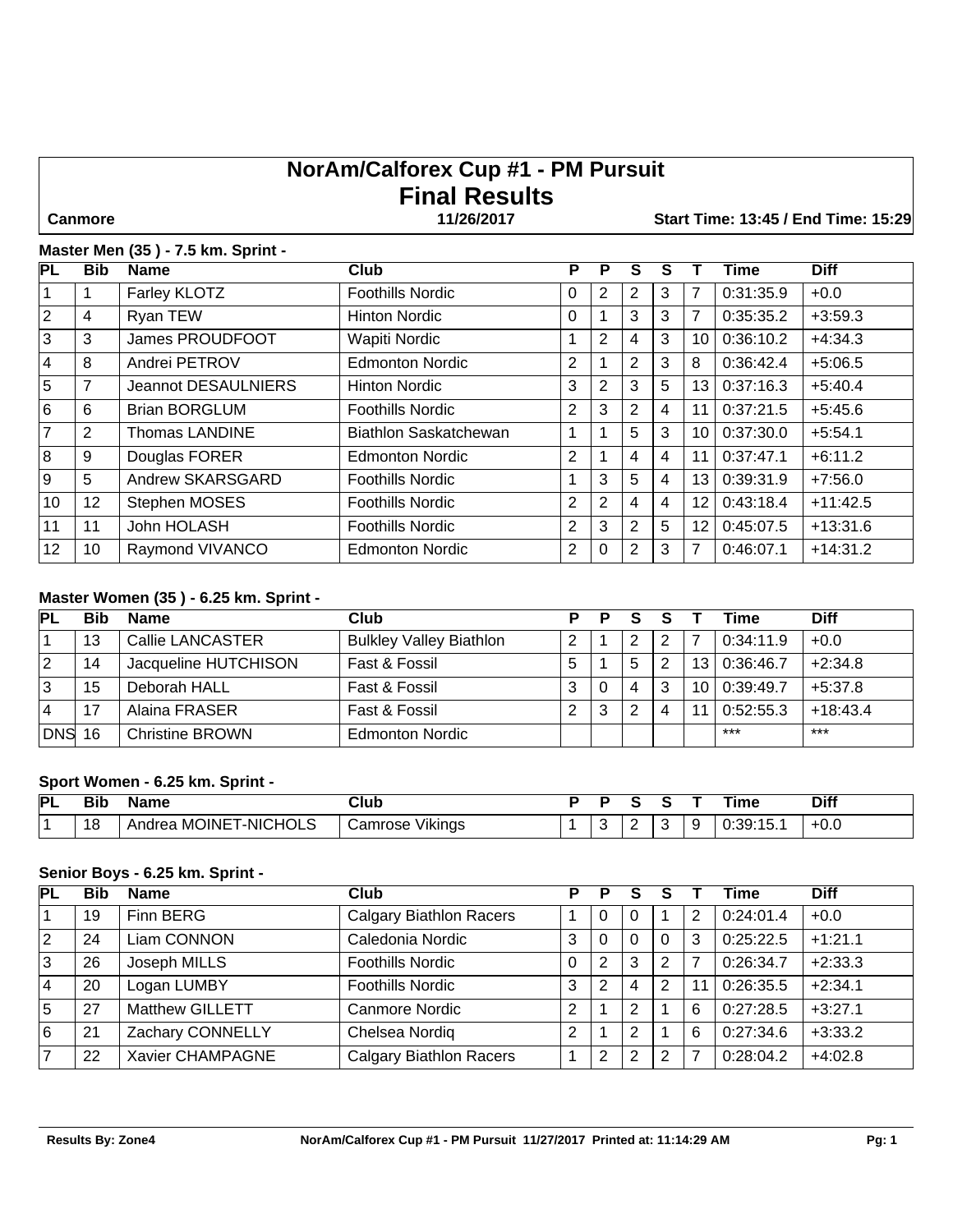# **Senior Boys Continued ... - 6.25 km. Sprint -**

| PL            | <b>Bib</b> | <b>Name</b>             | Club                           | P              | P              | S.             | S              |    | Time      | <b>Diff</b> |
|---------------|------------|-------------------------|--------------------------------|----------------|----------------|----------------|----------------|----|-----------|-------------|
| 8             | 30         | <b>Callum LINKLATER</b> | <b>Edmonton Nordic</b>         | 1              | 2              | 2              | 3              | 8  | 0:28:35.4 | $+4:34.0$   |
| 9             | 31         | Lance HOLLAND           | <b>Canmore Nordic</b>          | 3              | 1              | 3              | $\overline{2}$ | 9  | 0:28:51.0 | $+4:49.6$   |
| 10            | 23         | Raphael MARCDARGENT     | <b>Foothills Nordic</b>        | 3              | 3              | 4              | $\overline{2}$ | 12 | 0:28:51.2 | $+4:49.8$   |
| 11            | 39         | Will GROENEVELD         | <b>Calgary Biathlon Racers</b> | $\Omega$       | 1              | $\overline{2}$ | $\overline{2}$ | 5  | 0:28:57.9 | $+4:56.5$   |
| 12            | 29         | Gareth EYRE             | <b>Foothills Nordic</b>        | 1              | 1              | 3              | $\overline{4}$ | 9  | 0:29:15.8 | $+5:14.4$   |
| 13            | 32         | Sam MOSES               | <b>Foothills Nordic</b>        | $\Omega$       | 1              | 3              | $\overline{2}$ | 6  | 0:29:51.3 | $+5:49.9$   |
| 14            | 25         | <b>Simon GAUTHIER</b>   | <b>Foothills Nordic</b>        | 3              | 3              | 3              | $\overline{4}$ | 13 | 0:30:25.4 | $+6:24.0$   |
| 15            | 37         | <b>Oliver BRINDLE</b>   | <b>Foothills Nordic</b>        | 1              | $\mathbf 0$    | 4              | 3              | 8  | 0:32:25.1 | $+8:23.7$   |
| 16            | 38         | Sam MALKINSON           | <b>Foothills Nordic</b>        | $\overline{2}$ | 1              | 3              | $\overline{4}$ | 10 | 0:32:34.5 | $+8:33.1$   |
| 17            | 40         | Noah CRAMER             | <b>Foothills Nordic</b>        | 1              | 1              | 4              | 5              | 11 | 0:32:49.1 | $+8:47.7$   |
| 18            | 28         | Tynan THOROGOOD         | <b>Calgary Biathlon Racers</b> | 4              | 1              | 4              | $\overline{4}$ | 13 | 0:32:55.4 | $+8:54.0$   |
| 19            | 36         | <b>Brayden WINDSOR</b>  | Biathlon Saskatchewan          | 3              | 3              | 3              | 3              | 12 | 0:32:57.4 | $+8:56.0$   |
| 20            | 33         | Cameron MERKOWSKY       | Biathlon Saskatchewan          | 1              | $\overline{2}$ | 4              | 4              | 11 | 0:33:10.9 | $+9:09.5$   |
| 21            | 34         | <b>Findlay EYRE</b>     | <b>Foothills Nordic</b>        | $\overline{2}$ | $\overline{4}$ | 3              | 5              | 14 | 0:33:45.4 | $+9:44.0$   |
| 22            | 35         | Vaughn SCALIA           | <b>Edmonton Nordic</b>         | 3              | 2              | 4              | $\overline{4}$ | 13 | 0:34:51.9 | $+10:50.5$  |
| 23            | 42         | <b>Timotej FASIANG</b>  | Biathlon Saskatchewan          | $\overline{2}$ | 2              | 4              | 5              | 13 | 0:38:17.7 | $+14:16.3$  |
| <b>DNS 41</b> |            | Noah HOLASH             | <b>Foothills Nordic</b>        |                |                |                |                |    | ***       | $***$       |

**Jury Decisions**

**Bib:** 21 **Time:** 0:02:00.0 **Notes:** Biathlon Canada Annex 3 2.2.1 - Bolt Closed

#### **Dev 2 - Boys - 5 km. Sprint -**

| PL             | <b>Bib</b> | <b>Name</b>              | Club                      | P              | P              | P              |    | Time      | <b>Diff</b> |
|----------------|------------|--------------------------|---------------------------|----------------|----------------|----------------|----|-----------|-------------|
| 1              | 43         | Marcus SKARSGARD         | <b>Foothills Nordic</b>   | 3              | 0              | $\overline{2}$ | 5  | 0:18:34.0 | $+0.0$      |
| $\overline{2}$ | 47         | Nicholas VEEKEN          | Caledonia Nordic          | $\overline{2}$ | 2              | $\Omega$       | 4  | 0:19:00.8 | $+26.8$     |
| 3              | 48         | <b>Gavin KERR</b>        | Rocky Mountain Racers     | 3              | 0              | $\overline{2}$ | 5  | 0:19:19.6 | $+45.6$     |
| $\overline{4}$ | 51         | Aidan LATIMER            | <b>Foothills Nordic</b>   | 1              | 3              | 0              | 4  | 0:19:41.6 | $+1:07.6$   |
| 5              | 45         | <b>Beau WALKER</b>       | Altius                    | 4              | $\overline{2}$ |                | 7  | 0:20:11.5 | $+1:37.5$   |
| $6\phantom{1}$ | 57         | Euan MCCORKINDALE        | <b>Foothills Nordic</b>   | 1              | 2              | 2              | 5  | 0:20:12.3 | $+1:38.3$   |
| $\overline{7}$ | 52         | <b>Avry NIVEN</b>        | Camrose Vikings           | 2              | 0              | 3              | 5  | 0:20:18.3 | $+1:44.3$   |
| 8              | 50         | Henrik QUINTILIO         | Crazy Mare Ranch Biathlon | $\overline{4}$ | 0              | $\overline{2}$ | 6  | 0:20:19.6 | $+1:45.6$   |
| $9\,$          | 56         | <b>Bjorn BAERGEN</b>     | <b>Canmore Nordic</b>     | $\Omega$       | 1              | 2              | 3  | 0:20:30.0 | $+1:56.0$   |
| 10             | 44         | <b>François GAUTHIER</b> | <b>Foothills Nordic</b>   | $\overline{2}$ | 4              | 3              | 9  | 0:20:34.2 | $+2:00.2$   |
| 11             | 49         | <b>Thoreson SHEPPARD</b> | <b>Altius</b>             | 1              | 1              | 4              | 6  | 0:20:39.7 | $+2:05.7$   |
| 12             | 59         | Ronan TEW                | <b>Hinton Nordic</b>      | 1              | 3              | 3              | 7  | 0:21:16.3 | $+2:42.3$   |
| 13             | 53         | <b>Tryton BAIER</b>      | Devon Nordic Bears        | $\Omega$       | 3              | 2              | 5  | 0:21:30.1 | $+2:56.1$   |
| 14             | 58         | Callum CROSS             | <b>Canmore Nordic</b>     | 3              | 2              | 2              | 7  | 0:22:21.7 | $+3:47.7$   |
| 15             | 46         | Quinn NEIL               | Caledonia Nordic          | $\overline{2}$ | 4              | 5              | 11 | 0:23:04.3 | $+4:30.3$   |
| 16             | 55         | Lance SEKORA             | Devon Nordic Bears        | $\overline{2}$ | $\overline{2}$ | 5              | 9  | 0:23:11.9 | $+4:37.9$   |
| 17             | 54         | Michael SCHROEDER        | Camrose Vikings           | 3              | 3              | 5              | 11 | 0:23:35.5 | $+5:01.5$   |
| 18             | 60         | Willem DEJONG            | <b>Foothills Nordic</b>   | 3              | 3              | 3              | 9  | 0:23:38.1 | $+5:04.1$   |

## **Jury Decisions**

**Bib:** 46 **Time:** 0:01:00.0 **Notes:** Biathlon Alberta Annex F4 - Missed Penalty Loop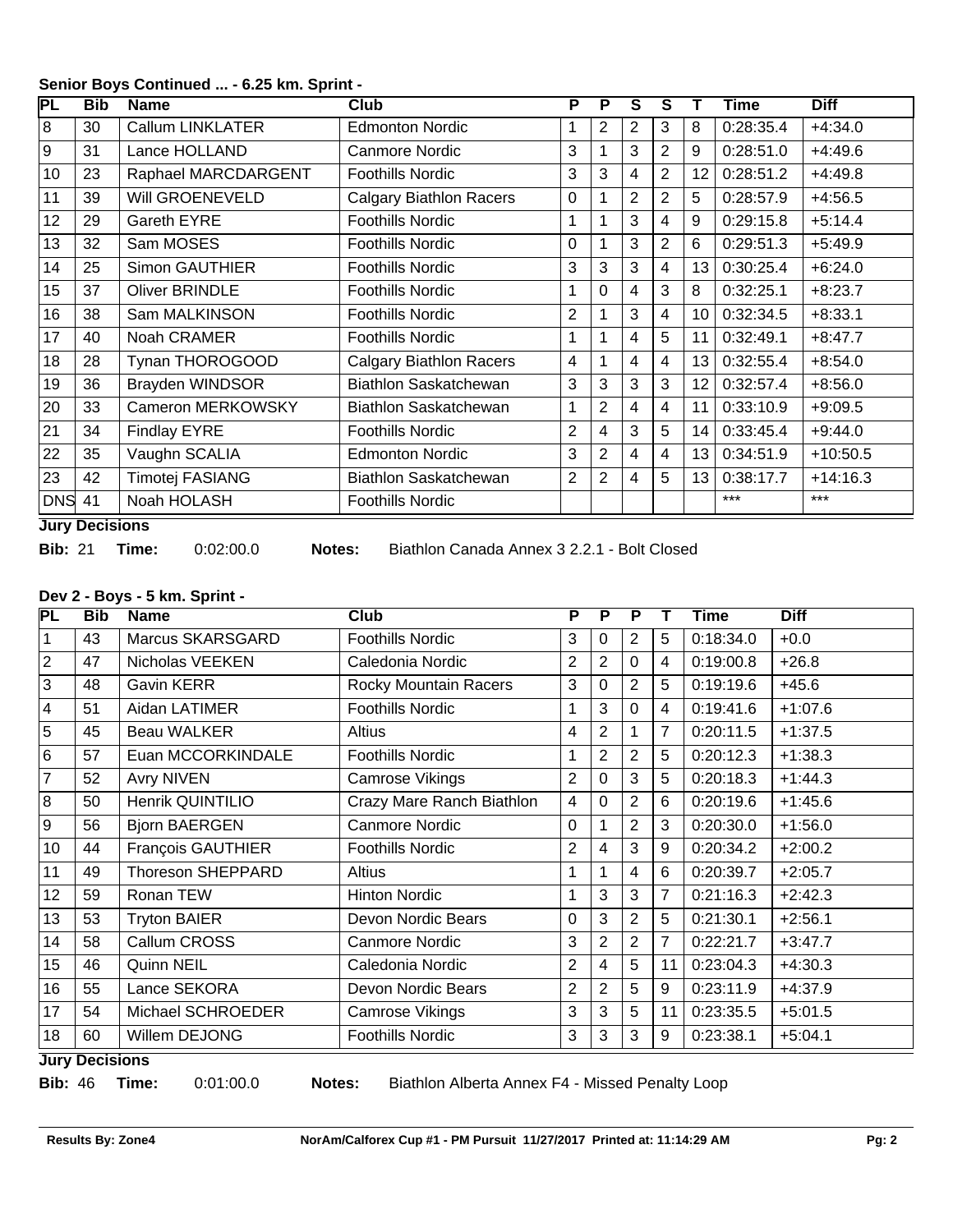### **Dev 2 - Girls - 5 km. Sprint -**

| $\overline{\mathsf{PL}}$ | Bib | <b>Name</b>              | <b>Club</b>                    | P              | P              | P              |                | <b>Time</b> | <b>Diff</b> |
|--------------------------|-----|--------------------------|--------------------------------|----------------|----------------|----------------|----------------|-------------|-------------|
| 1                        | 61  | <b>Desiree PARADIS</b>   | <b>Foothills Nordic</b>        |                | 1              | $\overline{2}$ | 4              | 0:21:43.6   | $+0.0$      |
| $\overline{2}$           | 66  | Clara NEANDER            | <b>Foothills Nordic</b>        | $\overline{2}$ | 1              | $\Omega$       | 3              | 0:22:06.4   | $+22.8$     |
| 3                        | 63  | Alexandra HULSHOF        | <b>Foothills Nordic</b>        | 4              | 3              | 2              | 9              | 0:22:12.1   | $+28.5$     |
| 4                        | 65  | Anna PERRY               | <b>Foothills Nordic</b>        | 2              | 3              | $\overline{2}$ | 7              | 0:23:31.8   | $+1:48.2$   |
| 4                        | 67  | Kate HARROP              | <b>Calgary Biathlon Racers</b> | $\overline{4}$ | $\mathbf{1}$   | 0              | 5              | 0:23:31.8   | $+1:48.2$   |
| 6                        | 64  | Aria KLOTZ               | <b>Foothills Nordic</b>        | 4              | $\overline{2}$ | 3              | 9              | 0:23:47.8   | $+2:04.2$   |
| 7                        | 69  | Anya KLAFKI              | Foothills Nordic               |                | 4              | 4              | 9              | 0:23:50.0   | $+2:06.4$   |
| 8                        | 73  | Dani BREWSTER            | Devon Nordic Bears             | $\overline{2}$ | $\overline{2}$ | $\overline{2}$ | 6              | 0:23:56.3   | $+2:12.7$   |
| 9                        | 68  | <b>Brynn WITWICKI</b>    | Caledonia Nordic               | 3              | 5              | 3              | 11             | 0:24:16.8   | $+2:33.2$   |
| 10                       | 72  | Zoe KLENKE               | Auburn Ski Club                | $\overline{2}$ | $\overline{2}$ | $\overline{2}$ | 6              | 0:24:46.1   | $+3:02.5$   |
| 11                       | 62  | <b>Helena LINKLATER</b>  | <b>Edmonton Nordic</b>         | 3              | 2              | $\overline{2}$ | 7              | 0:24:52.0   | $+3:08.4$   |
| 12                       | 71  | Grace HODOUS             | Auburn Ski Club                | 1              | 1              |                | 3              | 0:24:54.8   | $+3:11.2$   |
| 13                       | 70  | Ana GROENEVELD           | <b>Calgary Biathlon Racers</b> | 3              | $\overline{2}$ |                | 6              | 0:25:07.1   | $+3:23.5$   |
| 14                       | 76  | Anika JENSEN             | Fast & Fossil                  | 3              | 1              | 3              | $\overline{7}$ | 0:25:49.4   | $+4:05.8$   |
| 15                       | 75  | <b>Starlene DOXTATOR</b> | <b>Biathlon Saskatchewan</b>   | $\overline{2}$ | $\overline{2}$ |                | 5              | 0:30:30.4   | $+8:46.8$   |
| 16                       | 74  | Natalia MANNS            | Camrose Vikings                | $\overline{4}$ | 5              | 5              | 14             | 0:31:45.6   | $+10:02.0$  |
| <b>DNS 77</b>            |     | Keelyn THOROGOOD         | <b>Calgary Biathlon Racers</b> |                |                |                |                | ***         | $***$       |
| <b>DNS 79</b>            |     | Anna MARINO              | Canmore Nordic                 |                |                |                |                | ***         | $***$       |

## **Jury Decisions**

**Bib:** 64 **Time:** 0:01:00.0 **Notes:** Biathlon Alberta Annex F4 - Missed Penalty Loop

# **Dev 1 - Girls - 4 km. Sprint -**

| PL             | <b>Bib</b> | <b>Name</b>            | <b>Club</b>               | Р              | P              | P            |                | Time      | <b>Diff</b> |
|----------------|------------|------------------------|---------------------------|----------------|----------------|--------------|----------------|-----------|-------------|
| 1              | 82         | <b>Isabel MCLURG</b>   | Canmore Nordic            | 0              | 0              | $\mathbf{0}$ | 0              | 0:16:03.5 | $+0.0$      |
| $\overline{2}$ | 81         | Aimee-Rae MORIN        | Devon Nordic Bears        |                | 0              |              | 2              | 0:17:31.7 | $+1:28.2$   |
| 3              | 86         | <b>Allyson THAIN</b>   | <b>Camrose Vikings</b>    | 3              | 3              |              | 7              | 0:19:14.1 | $+3:10.6$   |
| $\overline{4}$ | 84         | Leanne GARTNER         | <b>Foothills Nordic</b>   | 4              | 4              | 3            | 11             | 0:19:24.5 | $+3:21.0$   |
| 5              | 83         | Antija QUINTILIO       | Crazy Mare Ranch Biathlon | 4              |                |              | 6              | 0:19:38.1 | $+3:34.6$   |
| l 6            | 94         | <b>Skye PAUL</b>       | Canmore Nordic            | $\Omega$       |                | $\Omega$     | 1              | 0:21:04.0 | $+5:00.5$   |
| $\overline{7}$ | 85         | <b>Grace ELANDER</b>   | <b>Foothills Nordic</b>   | 3              | 5              | $\Omega$     | 8              | 0:21:16.0 | $+5:12.5$   |
| 8              | 87         | <b>Wallis SIEMENS</b>  | <b>Foothills Nordic</b>   | $\overline{2}$ | 3              | 2            | 7              | 0:21:20.9 | $+5:17.4$   |
| <u>g</u>       | 90         | Avery RITCO            | Biathlon Saskatchewan     | 1              | $\overline{2}$ |              | 4              | 0:22:57.9 | $+6:54.4$   |
| 10             | 91         | <b>Caroline LARSON</b> | <b>Foothills Nordic</b>   | 3              |                | 3            | $\overline{7}$ | 0:23:16.3 | $+7:12.8$   |
| 11             | 89         | <b>Torie PATTERSON</b> | Biathlon Saskatchewan     | $\overline{2}$ | 3              | 3            | 8              | 0:23:33.7 | $+7:30.2$   |
| 12             | 88         | Anna LESLIE            | Canmore Nordic            | 4              | 4              | 5            | 13             | 0:24:24.0 | $+8:20.5$   |
| 13             | 92         | Amelie BURKINSHAW      | <b>Hinton Nordic</b>      | 3              | 4              | 4            | 11             | 0:24:31.5 | $+8:28.0$   |
| 14             | 93         | Ashtyn RITCO           | Biathlon Saskatchewan     | 1              |                | 2            | 4              | 0:24:38.7 | $+8:35.2$   |

**Jury Decisions**

**Bib:** 89 **Time:** 0:01:00.0 **Notes:** Biathlon Alberta Annex F4 - Missed Penalty Loop